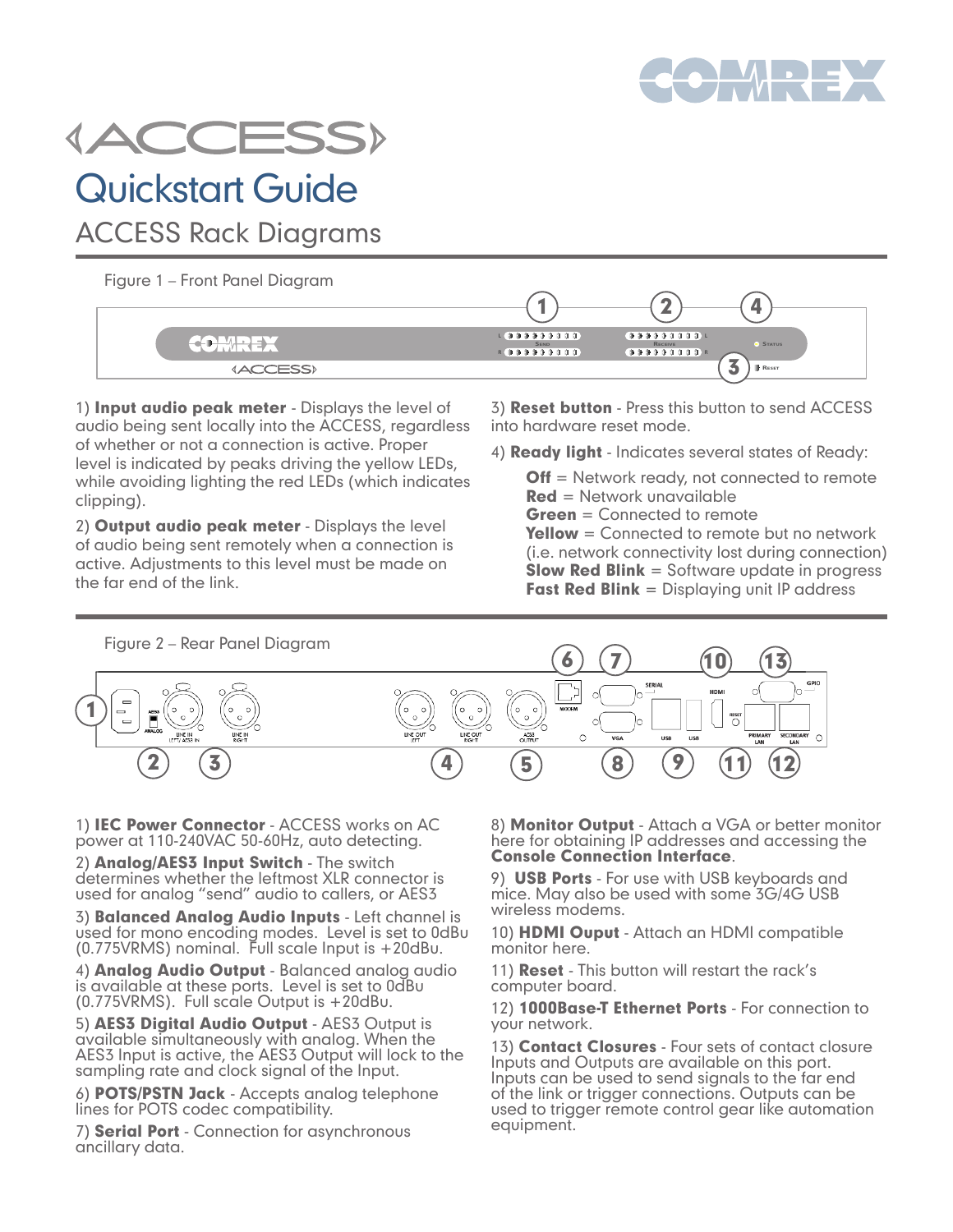

## Setting up the Hardware

This document describes how to quickly set up and use ACCESS Rack. More detailed instructions are contained in the manual on the CD shipped with the unit. It may also be downloaded from the Comrex website at www.comrex.com.

At a minimum, ACCESS needs a source of power, an audio connection and a network or POTS connection.

The analog audio inputs and outputs are balanced XLR connections with a nominal input level of 0dBu

(+20 dBu full scale). Mono audio sources should be sent into the Left Audio Input.

The Ethernet connector is a standard 1000Base-T. A normal Cat5 Ethernet cable, such as one used with a computer, should be connected here.

The POTS connection should be used with a dedicated analog telephone line. Do not try to use digital telephone lines, as this may damage the ACCESS Hardware. VoIP telephone circuits are not supported.

### IP Configuration - Console Connection Interface

To access the **Console Connect Interface**, connect a computer keyboard, mouse and monitor to the back panel of the ACCESS Rack. Using this interface, you have complete control over all aspects of the device, from configuration to making connections.

As shipped from the factory, ACCESS is configured for DHCP, which means it will automatically attempt to obtain an IP address from your network.

To change the IP Configuration, go to **Network >** Manage Networks, as shown in Figure 3. Select Ethernet Port and click Configure.

| Network Remotes<br>Stats Configure                         |                                                                                    |
|------------------------------------------------------------|------------------------------------------------------------------------------------|
| <b>Network Devices</b>                                     |                                                                                    |
| <b>Ethernet Port</b>                                       | Configure                                                                          |
| Ethernet Port                                              |                                                                                    |
| POTS Modem                                                 |                                                                                    |
| $\frac{\text{MS}}{\text{MS}}$<br><b>WLAN Adapter</b>       |                                                                                    |
|                                                            |                                                                                    |
|                                                            | Network Remotes Stats Configure                                                    |
|                                                            | <b>Configure Network Device</b><br>Settings<br>Locations<br>Status                 |
|                                                            | <b>E</b> -new<br>Name<br>new<br>IP Type<br>Static                                  |
|                                                            | IP Address 192.168.0.100<br>- IP Netmask 255.255.255.0<br>- IP Gateway 192.168.0.1 |
|                                                            | IP DNS P 192.168.0.1<br>$-$ IP DNS S<br>由 Default                                  |
| Current address '192.168.1.170'.                           | <b>B</b> New Location                                                              |
|                                                            | $\varnothing$                                                                      |
|                                                            |                                                                                    |
| <b>Form</b><br>₽<br>$F1 =$ Menu, Arrows/Enter = Navigation |                                                                                    |
| Figure 3 - Manage Networks                                 |                                                                                    |
|                                                            | Add<br>Delete<br>Edit                                                              |
|                                                            | Advanced<br>Done<br>Apply                                                          |
|                                                            | @ @<br><b>Security</b><br>! ♀<br>F1 = Menu, Arrows/Enter = Navigation              |

Figure 4 - Configure Network Device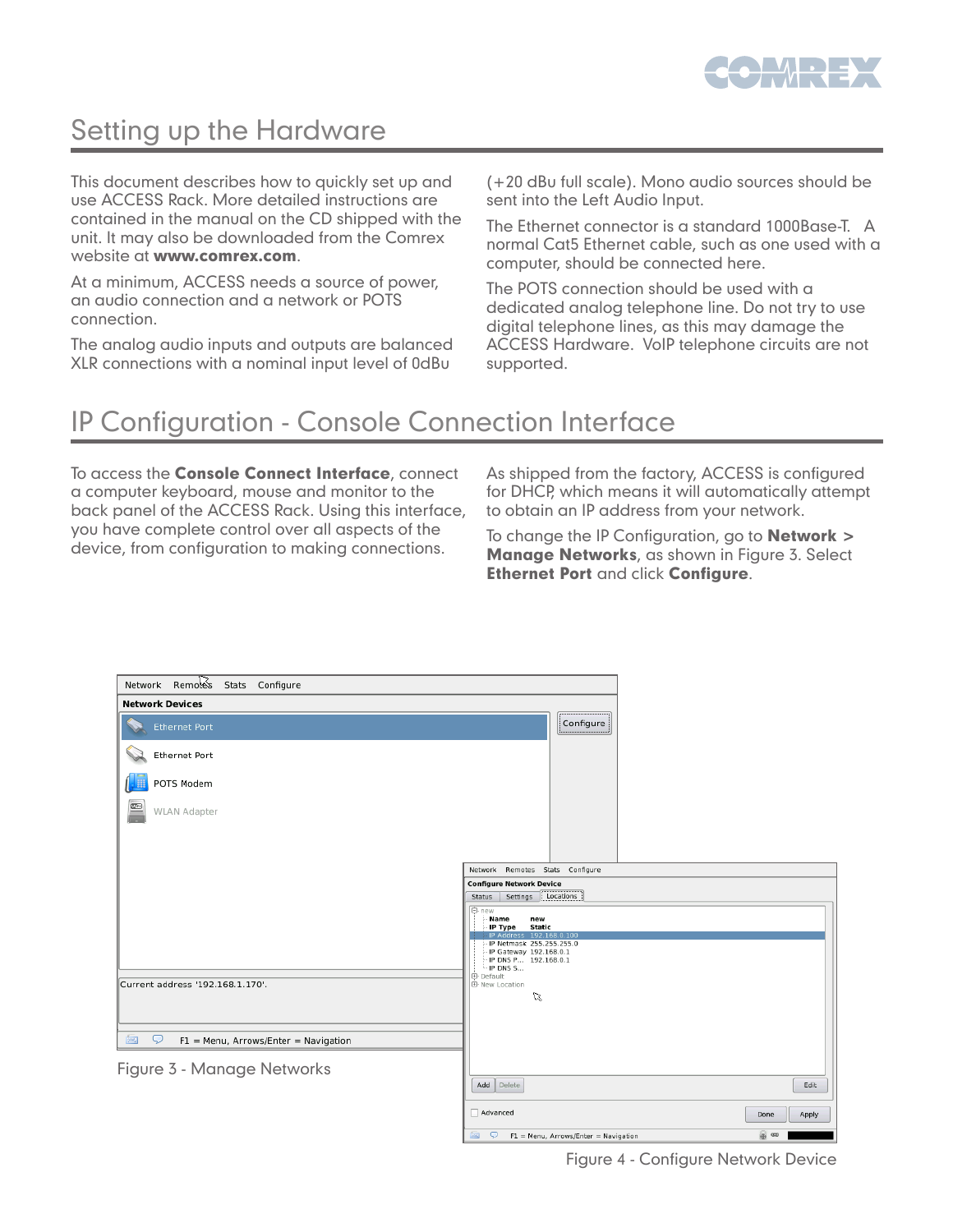

## IP Configuration - Device Manager

Initial IP configuration can also be handled using the Comrex Device Manager software. This program is provided on the CD included with the ACCESS hardware, and can also be downloaded from the Comrex website.

In order to configure ACCESS, the **Device Manager** must be run on a Windows PC or MAC located on the same physical LAN as the ACCESS hardware.

Once power is applied to ACCESS, you have five minutes to configure the IP settings. After five minutes, the power must be cycled on the ACCESS to be able to make changes via **Device Manager**. As shown below, running the **Device Manager** and clicking the **Scan for Devices** button will produce a list of all Comrex IP codecs found on the LAN.

Choosing the codec that appears in the left hand list, followed by pressing the **Configure** button, allows you to set the IP parameters of the codec.

Once you know the IP address (or have changed it using **Device Manager**, the rest of the setup and operation of ACCESS is done either through the built-in Web-based Interface or the Console Connection Interface.

| ę                                                                                                                                                                             | $\Box$ $\Box$ $\Box$ $\Box$ $\times$<br><b>Comrex Device Manager</b>                                                                                                                                                                                                                                                       |                           |                                                                                                                                                  |
|-------------------------------------------------------------------------------------------------------------------------------------------------------------------------------|----------------------------------------------------------------------------------------------------------------------------------------------------------------------------------------------------------------------------------------------------------------------------------------------------------------------------|---------------------------|--------------------------------------------------------------------------------------------------------------------------------------------------|
| File Device View Help                                                                                                                                                         |                                                                                                                                                                                                                                                                                                                            |                           |                                                                                                                                                  |
| $\sqrt{a}$<br>Scan for Devices Add Device Remove Device Clear Devices Detailed View Summary View                                                                              | æ.<br>Help                                                                                                                                                                                                                                                                                                                 |                           |                                                                                                                                                  |
| <b>Device Type</b><br><b>MAC Address</b><br><b>Unit Name</b><br><b>EL ACCESS Rack</b><br><b>Morgans Rack</b><br><b>Community STAC-VIP Mainframe</b><br>STAC-VIP Mainframe 00: | Device<br>Firmware<br>Licenses<br>Self Test<br>Web Configuration<br>Details<br><b>Product ACCESS Rack</b><br><b>Jnit Name Morgans Rack</b><br>ertificates Valid<br><b>Network Settings</b><br>Current IP 192.168.1.170<br><sup>18</sup> Network Settings<br><b>Mode DHCP</b><br>IP Address n/a<br>4:22 remain.<br>Mask n/a |                           | 2                                                                                                                                                |
|                                                                                                                                                                               | Devices only allow<br>Gateway n/a<br>network setting changes<br>DNS Server n/a<br>for 5 minutes after reboot.<br>XML Port 80                                                                                                                                                                                               | 笑                         | ×<br><b>Network Settings</b><br>Static<br>Mode $\bigcirc$ DHCP                                                                                   |
|                                                                                                                                                                               | Web Port 0                                                                                                                                                                                                                                                                                                                 |                           |                                                                                                                                                  |
|                                                                                                                                                                               |                                                                                                                                                                                                                                                                                                                            |                           | IP Address 71,243,126,11                                                                                                                         |
| Connecting to device at 192.166.1.170.80.<br>Logging in to device                                                                                                             |                                                                                                                                                                                                                                                                                                                            |                           | Mask 255,255,255.0                                                                                                                               |
| Logged in to device.<br>Ready.<br>Scan detected device with MAC address (Mac Antonio Mac Protocol Revision 2)<br>$\left\langle \right\rangle$<br>$\rightarrow$                |                                                                                                                                                                                                                                                                                                                            |                           | Gateway 71.243.126.1                                                                                                                             |
|                                                                                                                                                                               |                                                                                                                                                                                                                                                                                                                            | <b>DNS Server</b> 0.0.0.0 |                                                                                                                                                  |
|                                                                                                                                                                               |                                                                                                                                                                                                                                                                                                                            | XML Port 80               |                                                                                                                                                  |
|                                                                                                                                                                               |                                                                                                                                                                                                                                                                                                                            | <b>Web Port</b>           |                                                                                                                                                  |
| Figure 5 - Device Manager                                                                                                                                                     |                                                                                                                                                                                                                                                                                                                            |                           | Network manager recovery mode.                                                                                                                   |
|                                                                                                                                                                               |                                                                                                                                                                                                                                                                                                                            |                           | Enter a Web Port to access the Network Manager with a<br>web browser. This is generally used only under the<br>recommendation of Comrex support. |

Figure 6 - IP Configuration

### Network Configuration

By default, the ACCESS listens to IP port **UDP 9000** for incoming audio connections. TCP port 80 is the default port for the **Web-based Interface** and remote control applications. These ports may be changed through the **Console Connect Interface** in Configure > System Settings.

In order to accept incoming calls, your network must be configured to pass incoming traffic over **UDP 9000** to the ACCESS. This can be accomplished by using port forwarding, a DMZ or by putting the

ACCESS directly on a public IP address. The use of a static public IP address is recommended.

The optional **Switchboard Traversal Server** may also be used in cases where you do not have control over the network in order to make the necessary configuration changes. This optional license allows the use of our dedicated **Switchboard TS** to make connections regardless of firewall or router settings. See the product manual for more information on Switchboard TS.